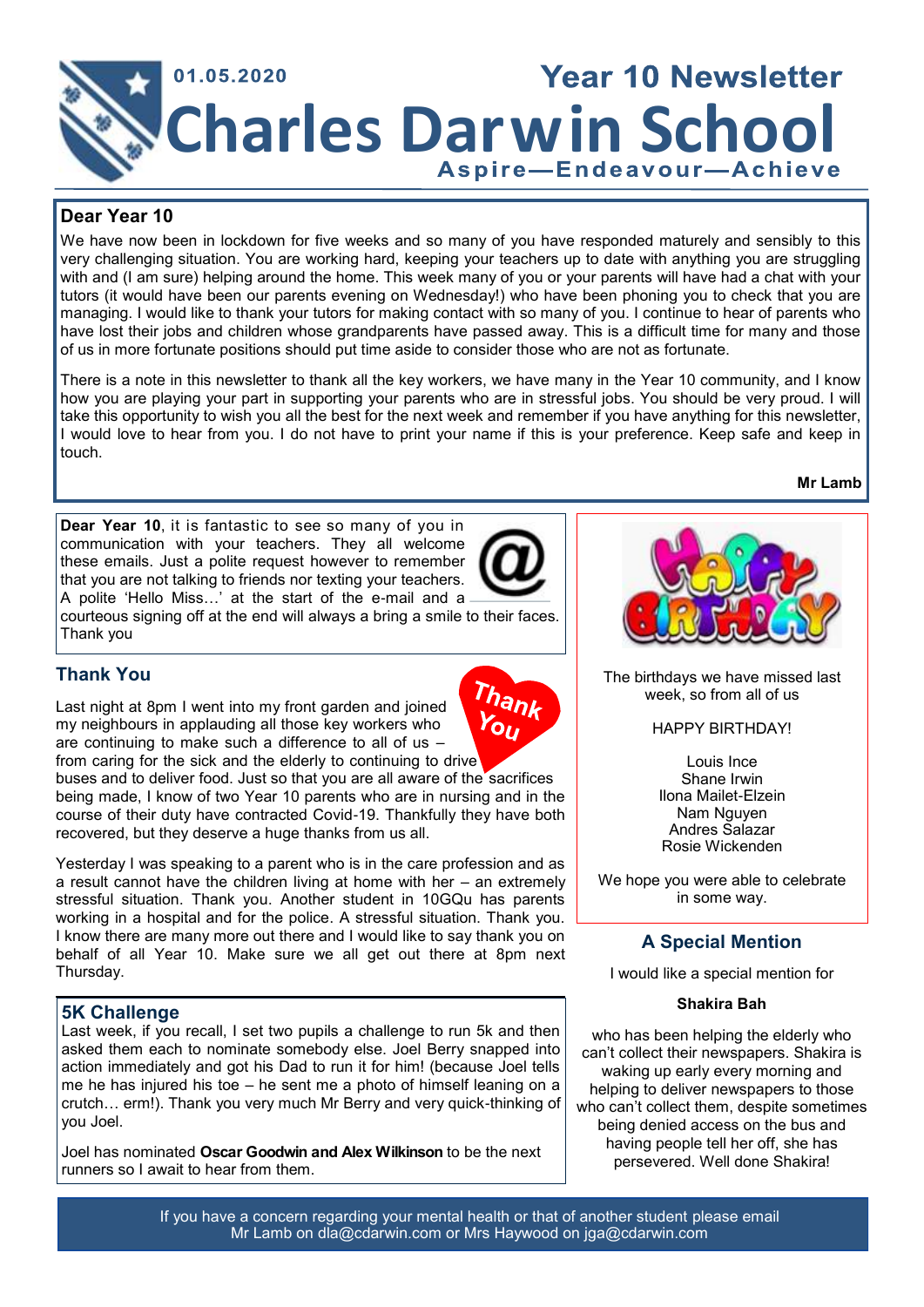#### **English GCSE Pod**

In last week's edition of the Newsletter we mentioned the competition between English classes over the use of the GCSEpod. Here we have an update from Ms Roberts:

So, which classes are ahead of the field in the steeplechase of English Literature GCSEpod tasks? The picture complicates this week ... in closed tasks (i.e. those where the deadline has passed and the race is effectively over) the neck and neck photo finish involved Ms Playle's class and Mrs Holloway's. Though of course, if more students go back and complete those tasks post-deadline, the picture may change …

However, in open tasks, where the deadline has not yet been reached and the finish line is still in the distance, Ms Playle's class are the current front runners but both Mrs Mote's and Mrs Holloway's class are steadily gaining ground ... Updates next week when two of these tasks have their deadlines. The going is good so all classes are still in the running!

#### **Duke of Edinburgh Award Scheme**

Despite the lock down, the DoE Scheme continues. Mr Culver recently contacted all those who are doing the DofE with an update on some of the exceptions that have been put in place for DofE at the moment. Mr Culver and Ms Zysemil are very keen for you to get your sections signed off as soon as possible so that you only have the expedition to prepare on your return. There are many of you who have started this award scheme and it would be a great achievement if you completed it – especially under the current circumstances. Please make sure you have read Mr Culver's e-mail closely and also let me know how you are doing. Our first shout out here is for:

#### **Megan Lewis**

Megan has kept up to date with her DofE Award, she has made a conscious effort to contact her assessors and get them to complete online assessor reports for her during Covid-19. By doing this Megan has already been able to successfully complete two main sections of her award. For three months Megan has worked physically to improve her football skills. Megan has also learnt sign language, a new skill that I hope she continues to develop and use in the future. Well done Megan keep up the great work with the award.

#### **Miss Zysemil & Mr Culver**

#### **Jack Petchey**

As many of you are aware, Year 10 have been the year group this last month who have been responsible for putting names forward for the Jack Petchey Award. My thanks to all those who made nominations. The following pupils should be extremely proud of themselves as they all received nominations from either staff and/or their peers:

| Isabella Antepim           | Jessica Bacon        |
|----------------------------|----------------------|
| <b>Isobel Doyle</b>        | Aliya Forde          |
| Leila Lagder               | <b>Ben Norsworth</b> |
| Millie Richardson          | Nyah Sawyer          |
| Sadheera Singhara-Mudalige | Emma Spear           |

ly and Abigal Parker Ria Peters Ben Seaton **Jake Sinclair** Alex Squires Leigha Wilson

Ellie Burdis **Internal Antibox** Sean Cambridge Daisy Green James Kennell

The Award can only go to one person and on this occasion it goes to **Isabella Antepim** in 10GQu - Well done Isabella. Citations for you Isabella include:

- I have always voted for Isabella simply for the reason that she is a constant hard worker, and never seems to stray from her morals. She's a kind, hard working and productive young lady who is always up for helping others.
- Amazing Ambassador for CDS 'reminder of how good our school is'.
- Always has a smile, is positive and focused on her work.
- Fully focused, very hard worker, always positive and polite.
- Lovely girl! Has been since day one, she's polite, friendly, she is focused on her work, tries hard always, and as said by her peers, she is a super Ambassador for CDS!

Wow Isabella! Well done.

### **A Special Shout Out**

A young man in 10CAh is doing his parents proud. Mum works in care, Dad is a firefighter and all the older siblings are out doing vital work. But this young man has continued to help around the house, kept focused on his studies and worked independently completing the tasks set.

Well done young man.

# In a world where you can be anything, Be Kind!

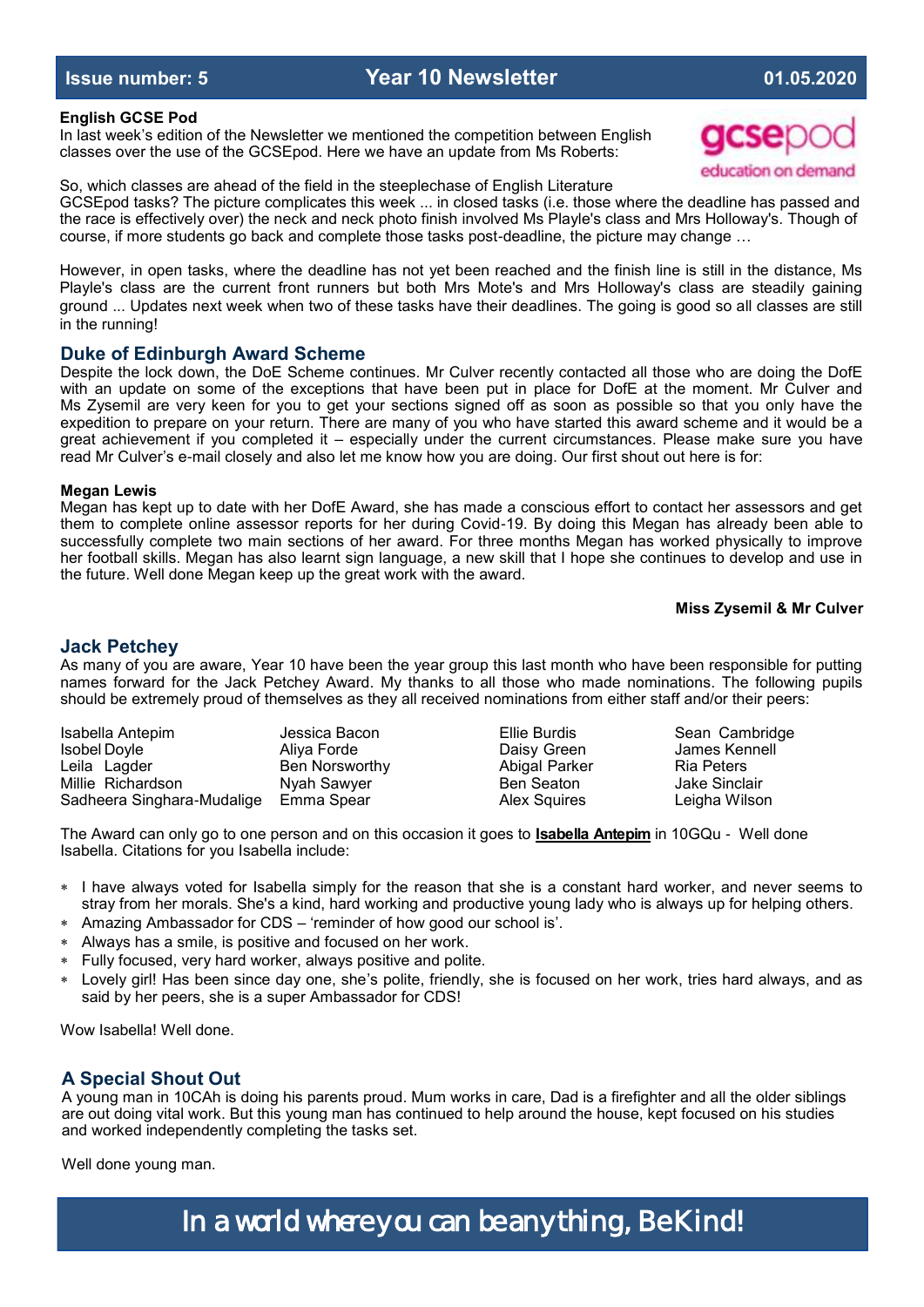# **Issue number: 5 Year 10 Newsletter 01.05.2020**

Some of the art which has so pleased Mrs Doig (see her shout outs!)













An English Quiz for Romeo and Juliet set by Ms Roberts. See how well you do when the answers are published next week and then let Mr Lamb know your scores for a mention in the Newsletter.

- 1. In the first scene of the play, who says, "Turn thee Benvolio, look upon thy death" ?
- 2. Identify the METAPHOR in the quote above (in Q1)
- 3. In Act 1 Scene 1, the Prince says that the Montagues and Capulets have fought often in the streets recently how many times does he say they have fought?
- 4. What penalty does Prince Escalus pronounce for anyone caught fighting again?
- 5. Also in Act 1 Scene 1, Romeo is moping around ... why?
- 6. Romeo calls love "a choking gall and a preserving " what is the missing word?
- 7. In Act 1 Scene 3, the Nurse is calling for Juliet to come to speak to Lady Capulet. The Nurse calls Juliet two TERMS OF ENDEARMENT, one an animal, the other an insect - name them both.
- 8. Who does Lady Capulet refer to as a "book of love"?
- 9. In Act 1 Scene 4, we first meet Mercutio. He goes into a long MONOLOGUE about a made up fairy what is her name?
- 10.Which character manages to get Mercutio to stop talking and calm down at the end of his monologue?

#### **Cake, Cookies and Bread**

Last week it was noted how some of you are using this lock down as an opportunity to do some extra activities that you would not normally do. It was Art last week. This week it is baking. I know that Kelsey King has been doing lots baking which has included bread, cakes and cookies. I have some photos to prove it. She has promised to bake us all some cookies when we return to school - so look forward to that Kelsey. If anyone else can share with us what they are doing I would love to hear from you: dla@cdarwin.com





If you have a concern regarding your mental health or that of another student please email Mr Lamb on dla@cdarwin.com or Mrs Haywood on jga@cdarwin.com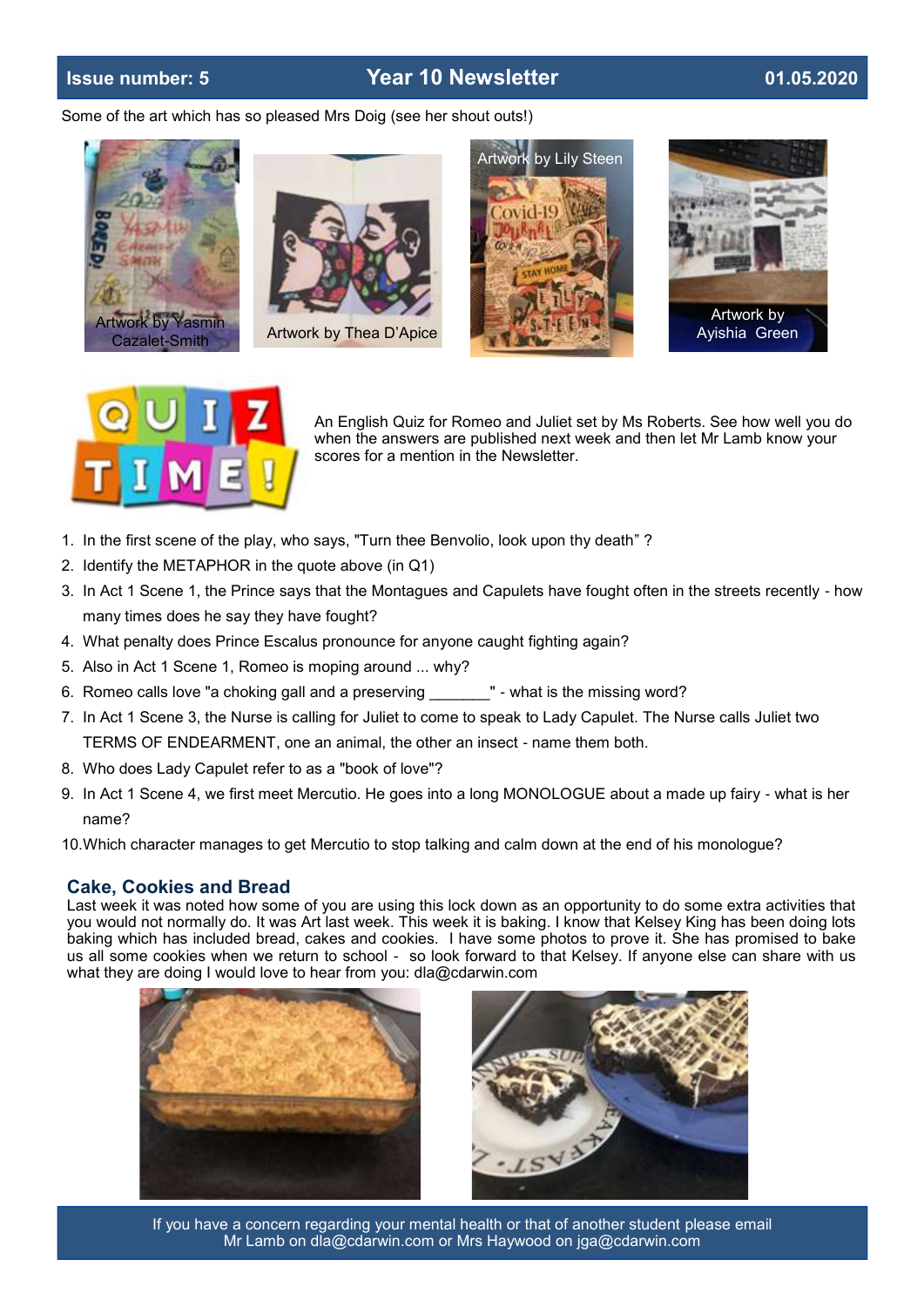#### **Something to (possibly) make you smile**

Where do you find the Andes? At the end of your armies!

What do you call a zoo with just one dog? A shih tzu

Did you hear about the guy who invented the door knocker? He won the Nobel prize!

What lies on its back 100ft in the air? A centipede

What washes up on very small beaches? Microwaves

And a joke for the adults at home:

A woman buys a parrot from a pet shop, it was cheap because the parrot had come from a local brothel that had recently shut down. She brings the parrot home.

Next morning the woman comes down stairs.

'Hello gorgeous' says the parrot

The eldest daughter comes down stairs

'Hello pretty one' says the parrot

The next daughter comes down stairs

'Hello lovely' says the parrot

The husband comes down stairs

'Morning Keith' says the parrot



# **MR LAMB'S SHOUT OUT'S**

**Lots of shout outs in this edition Year 10. Some of you more than once. Well done to each and every one of you. It is not easy working from home and all of you mentioned below are showing determination and commitment and it is clearly being noted by your teachers. There will be more names next week, so if your name is not here today, aim to have it in lights by next week!**

**Emma Spear, Cyrus Goedhals, Lauren Jamieson, Lauren Ware, Jason Hall, Erin Hartley, Ellis Hollman, Ben Norsworthy, Kwane Opoku-Ware, and Jake Stirrat**: have all produced some excellent work for Mrs Shooter (and Mr Desai) in Maths. They are really pleased with you and well done to you all.

Also **Kelsey King and Shane Irwin** have been particularly impressive with their Maths work for Mrs Shooter. Brilliant stuff!

**Christian Ioanou** gets a special mention from Mrs Kaye as he has managed to catch up on a lot of work, having found it a bit difficult at the beginning. He is also juggling his work with helping at home with his younger siblings. Clearly stepping up to the mark here Christian.

**James Oakes** gets his special mention as he is working very hard in French and always sending his work to Mrs Kaye who is really pleased with what you are producing. Well done.

**Shane Irwin (again):** Another mention for Shane this time from Mrs Kaye who was really pleased with the amount of time and effort Shane put into completing his German work.

**Joe Barden, Connor Dill, Connor OShea, Harry Payne, Alex Squires**: These young men all have a shout out from Mrs Tsang who is so pleased with the work that they are managing to hand in. Well done gentlemen.

**Oscar Godwin and Billy Seddon:** A big shout out as both boys have produced work of a high quality for their Geography teacher, Mr Goss.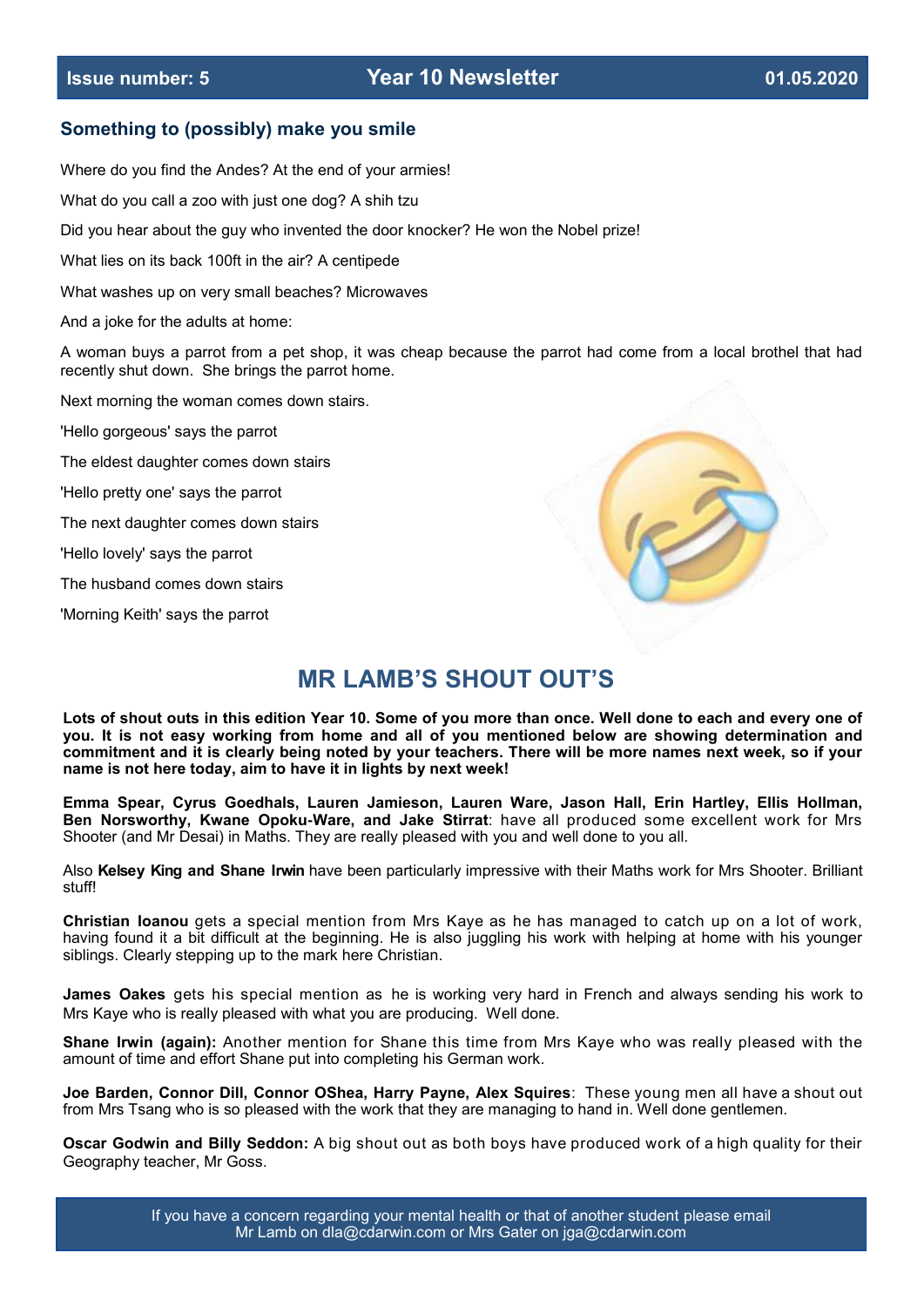**Yasmin Cazalet - Smith, Leila Lagder, Elizabeth Fox, Lakeisha Richards, Isabel Franklin, Jodie Shillito, Joel Berry, Finn Barden, Amy McCarthy, Liam Ricketts**: *A very special mention to these ten students who are the top 10 students on the PIXL Maths app so far.* Mr Yerassimou hopes to do this every week now. So keep an eye out for your names.

**Max Wootton, Michaela Bell, Chloe Dillaway, Sophie Richardson, Ellie Stanmore**: more Maths here! Mr Woods has been really pleased with the standard of work that you have completed on Mathswatch. Well done.

**Lauren Ware (again)**: gets her mention from Mrs Quinn for yet again being the first pupil to get her History work handed in. Mrs Quinn has promised that 'I will be recording this for prizes!!!' We shall all keep you to that Mrs Quinn.

**Erin Hartley (again), Maddie Clements and Isabel Doyle**: Mrs Lussier - Foye wants it known what fantastic Chemistry work you've sent, more than a week before the deadline set...it made her smile!

**Connor Dill (again), Holly Doyle, Amy Holt, Megan Lewis, Ben Burgess, Kelsey King (again), Sophie Richardson (again), Ben Sarll, Emma Zeelie**: Mrs Holloway wants you to have a mention as you have all been working hard on your English Literature via the GCSE pod. She would like an extra special mention for **Kelsey King** (another mention for Kelsey) as she has also been revising War of the Worlds and An Inspector Calls alongside the work I have been setting for Romeo & Juliet.

**Tobi Abiodun:** this mention is from Ms Bailey and is because Tobi has been creating flashcards for the entire Biology 2 unit....an impressive feat. She is proud of you Tobi and has even sent me some photos of your work. I will frame them! Well done.

**Sam Woods, Jack Woods, Lizzie Fox (again), Alex Squires (again), Eddie Foster**: Ms Allum is very keen for you to be recognised for the Business Studies work in which you collected a series of news articles from the business world and wrote a summary of each one. Most impressive.

**Erin Hartley (again):** Mrs Suttun is delighted with Erin**…** 'Once again Erin has completed her work for this week quickly and to a high standard. It is great to see how dedicated Erin is to continuing her studies, well done and keep it up'.

**Lily Steen**: Lily has clearly impressed Mrs Suttun, her Drama teacher. Mrs Suttun writes: 'Lily's response to the exam practice question was thorough and well written, demonstrating her detailed research into the original performance conditions and a creative flair with her production ideas, well done and keep it up'.

**Tallulah Botton, Hayden Eaton, Hayley O'Neill, Ben Sarll (again) and Alex Squires (yet again)**: These pupils are recognised for their work in Science. Dr. Piercy writes 'Well done for diligently completing your Science lockdown activities: Keep it up!'

**Joe Tanner-Hutchings:** This mention is for Joe's Music with Ms Mace being really pleased with his reliability – he might have struggled with some IT issues but persevered. An example to us all Joe.

**Joseph Tanner-Hutchings (again):** Ms Bailey is very proud of you Joe and you were the first to send your work this week and have completed everything set. Moreover you also responded to her feedback promptly and made improvements to your work.

**Charlie Payne, Ellie Johnson and Laila Duffel:** get a mention for their consistent good work in Media throughout the process so far. They have been steady and reliable in their approach to independent learning, which has pleased Mr Archer very much.

**Izzy Marks Belaon**: also has a mention for Media as a result of a great improvement in effort and outcome this week.

**Izzy Franklin (again), Zak Drummond, Evie Dyer, Connor Hanrahan, Harry Payne (again**) – more names from Mrs Holloway here who wants to say well done for your use of the GCSEpod for your Literature.

**Tobi Abiodun (again)**; has a special mention from Mrs Holloway because along with **George Sheldrick and Ethan Ferguson** they have been revising together (online) and been working through their Shakespeare in a collaborative fashion. Who needs teachers when you can do this? Well done all three of you.